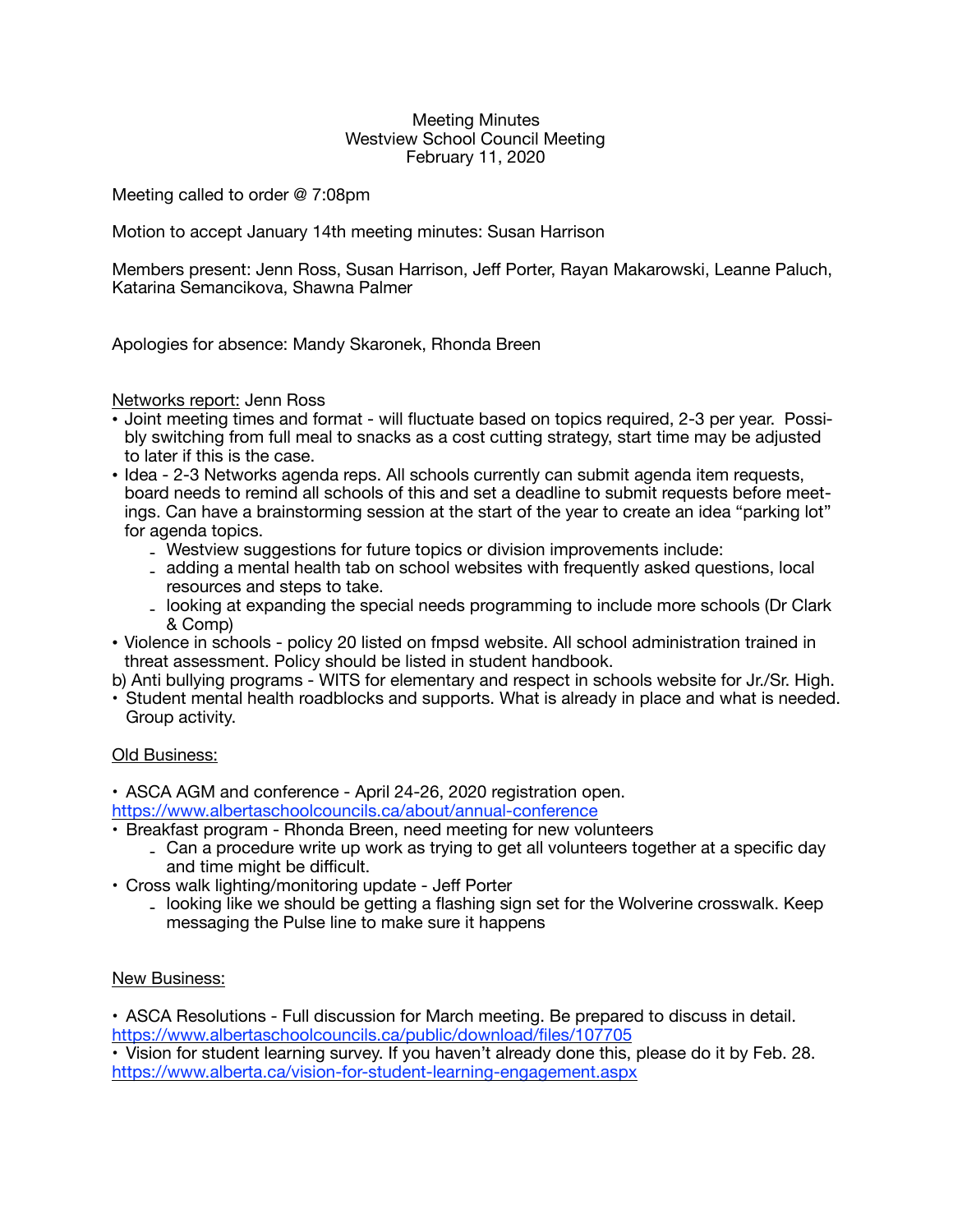- Student recruitment ideas. (Jeff)
	- Social media is key.
	- model quick infographics after McTavish.
	- what makes Westview great, tell the story
- Budget priorites (Jeff)
	- What should continue?
		- small class sizes
		- mental health supports
		- school activities both athletic and non
	- What should not continue?
		- can't think of anything that could be cut
	- What should considered to add?
		- specialized reading programs to ensure every child meets literacy expectations
		- more mental health supports and classroom aides to help all students succeed

Next Meeting: March 10, 2020

Motion to adjourn: Jenn @ 7:56pm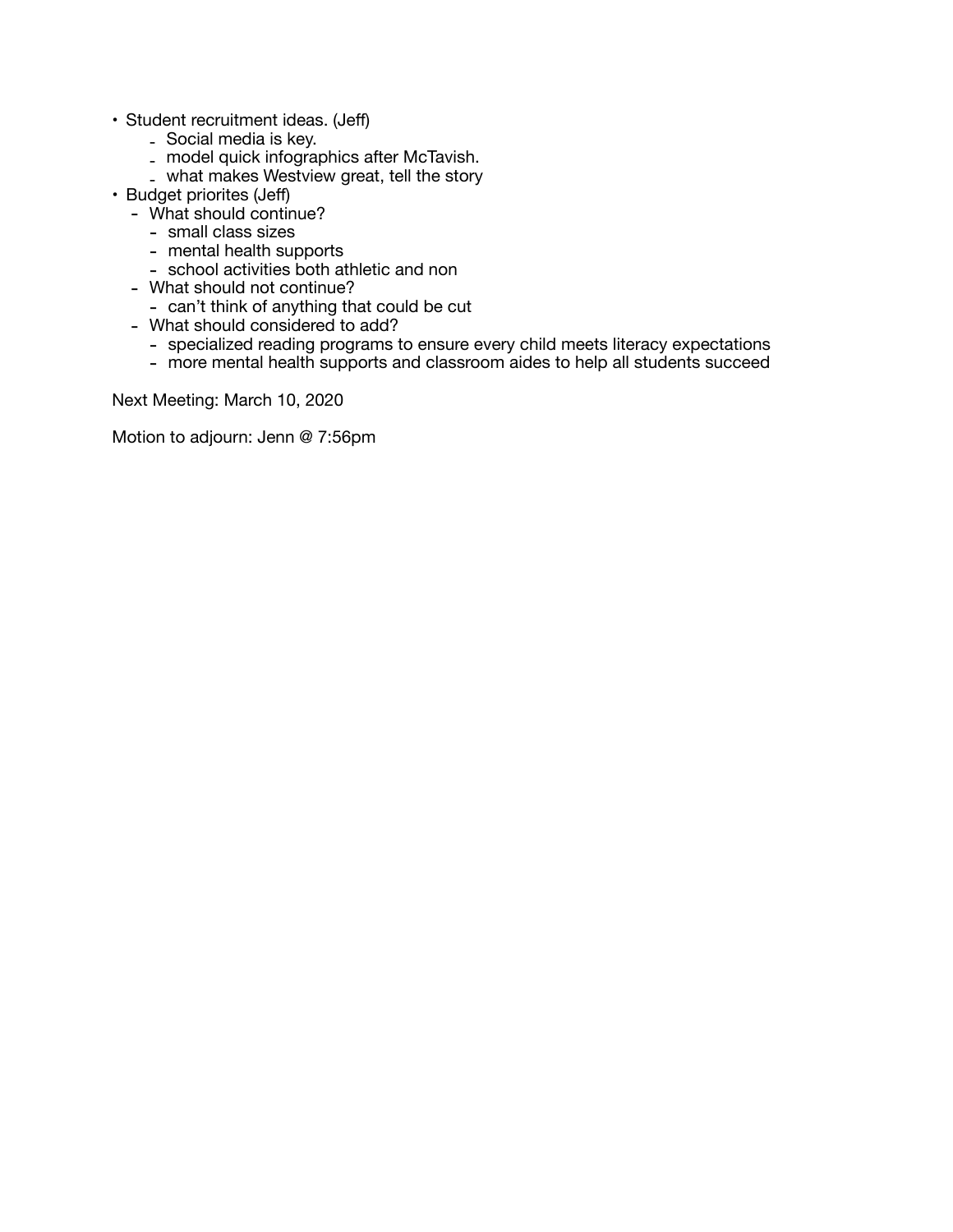#### Meeting Minutes Westview School Parents Association Meeting February 11th, 2020

Meeting called to order @ 8:00pm

Motion to accept January 14th meeting minutes: Rayan Makarowski

Members present: Jenn Ross, Susan Harrison, Jeff Porter, Rayan Makarowski, Leanne Paluch, Katarina Semancikova, Shawna Palmer

Apologies for absence: Mandy Skaronek, Rhonda Breen

Treasurers Report: Rayan Makawroski

Casino : \$28,918.85 General: \$11,841.38 Playground: \$3,298.58

\*\*Reminders\*\*

- All emt payments must include a description of what the payment is for. Many still coming through without an explanation and it is very confusing.
- Cash/cheque deposits need to be separate for each income type. Write the income type on the upper right hand corner of deposit slip and take a photo of it to be sent to Rayan  $\ddot{\circ}$ [treasurerwestview@gmail.com.](mailto:treasurerwestview@gmail.com) Once deposit is completed, attach backup to the deposit slip in the book.

# Requests for Funding:

Requestor - Emilie Giroux

- grade 5 class set of headphones (over ear instead of earbuds)
- for use with spelling city, reading eggspress, lexis reading, etc.
- Cost \$85 plus shipping and taxes

Motion: Susan Second: Jenn

Requestor - Emilie Giroux

- Div 2 class set of chromebook mouse
- to develop more complex computer skills (highlighting, copy/paste, etc.)
- Cost \$211.72 plus taxes

Motion: Rayan **Base Communist Communist Communist Communist Communist Communist Communist Communist Communist Communist Communist Communist Communist Communist Communist Communist Communist Communist Communist Communist Co** 

Requestor - Holly Linn

- School wide (grade 1-6) rewards
- reading incentives for AR store (gr 4-6) and reading eggs (gr 1-3)
- GC for year end awards (one per grade)
- Cost \$3000 (need to confirm if this can come from casino funds)

Motion: Jenn **Branch Communist Communist Communist Communist Communist Communist Communist Communist Communist Communist Communist Communist Communist Communist Communist Communist Communist Communist Communist Communist C**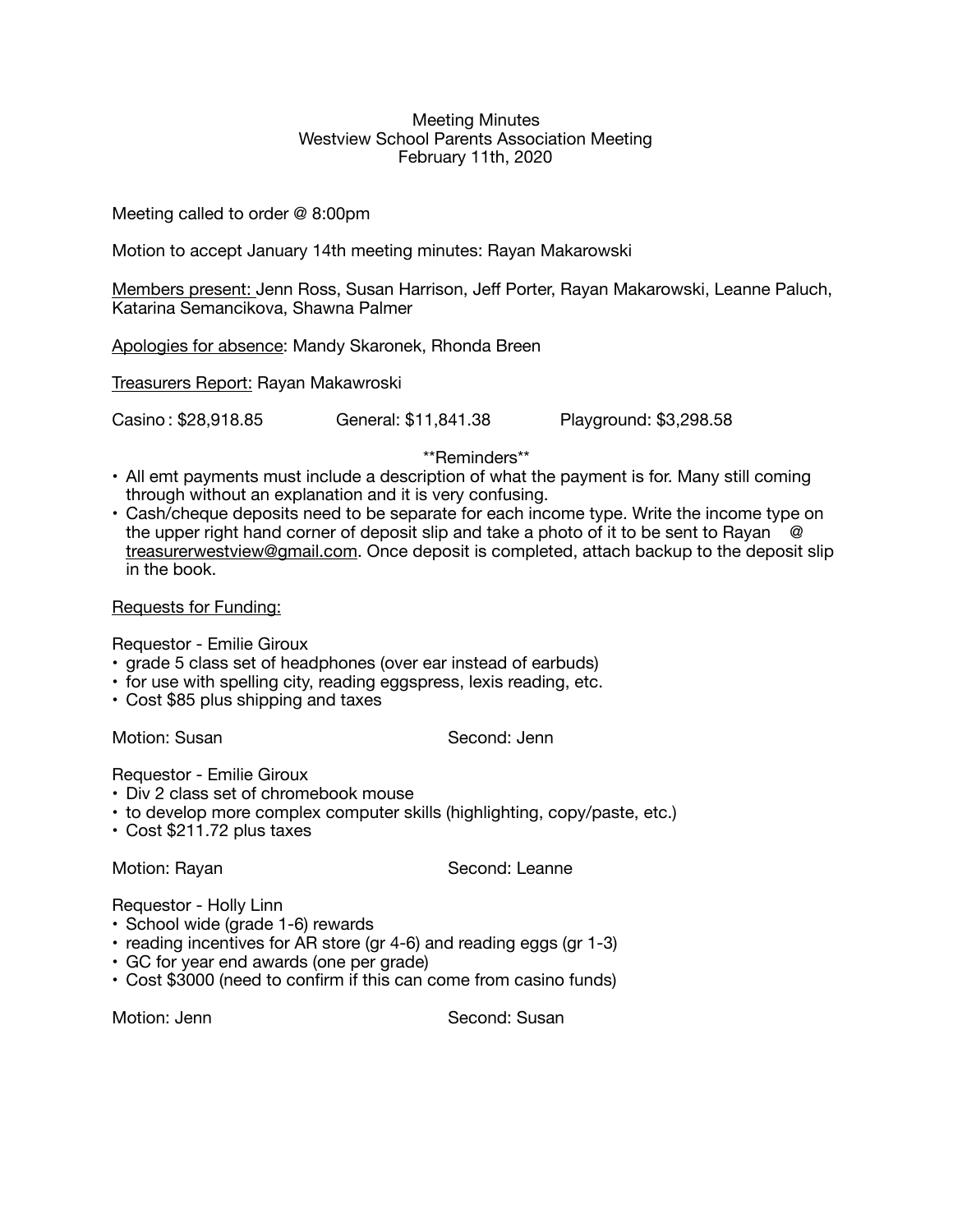Requestor - Jeff Porter

- washer and dryer for the school
- maintenance département will pay for install
- Cost, up to \$2000

Motion: Susan **Calculation: Second: Katarina** 

Requestor - Emilie Giroux

- Dancepl3y program for Div 1 and Yoga pl3y for Grade 5
- 4 day residency
- Cost \$1,700

Motion: Jenn **Base Communist Communist Communist Communist Communist Communist Communist Communist Communist Communist Communist Communist Communist Communist Communist Communist Communist Communist Communist Communist Com** 

Requestor - Kayla Pilgrim

- Bee-Bot \$108 plus GST
- will be used for the whole school
- sight words, letters, numbers, etc

Motion: Rayan **Base Conding Second: Susan** 

Requestor - Dawn Sudom

- Teacher funds for convention
- to be used for classroom tools to stay in the school
- Jeff suggested to increase usual \$100 to \$200 as supplies are increasing in cost, maximum \$3000 for all teachers. Will come from casino funds

### Mortion: Jenn **Mortion:** Jenn

Upcoming request - Jenn Ross: new stove for the kitchen. Need to price out for next meeting.

### Fundraising events updates:

- Pink shirt day Jenn Ross
	- total cash collected from paper orders (as of Jan.24) \$919.25
	- total collected from online hot lunch ordering \$1337.00
	- 65 t-shirts and 58 hoodies ordered as of Jan. 24
	- late order of 14 hoodies and 8 t-shirts (Jan. 30) will incur additional charges TBD
	- estimated cost vs collected,  $$1,907$  vs  $$2,256.25 + $415$ ?(late order cash)
	- late orders should have totalled \$470 collected plus \$25 for a sweater that was still missed, so \$495. Was there money transferred as well? Need to reconcile orders to make sure all payments were made.
	- also need to refund one sweater cost to Deanna Roberts for missed sweater (\$25) and overpayment of \$10 to Brenda Baker
- Hot lunch Susan Harrison
	- Program has made \$3700 profit to end of March
	- cooked burgers need to be tossed
	- need a mac and cheese baking day for kids without lunches
	- still uncooked patties that should be used up as soon as we have warmer weather
	- Breakfast club has pancakes in the freezer that can be used up as well.